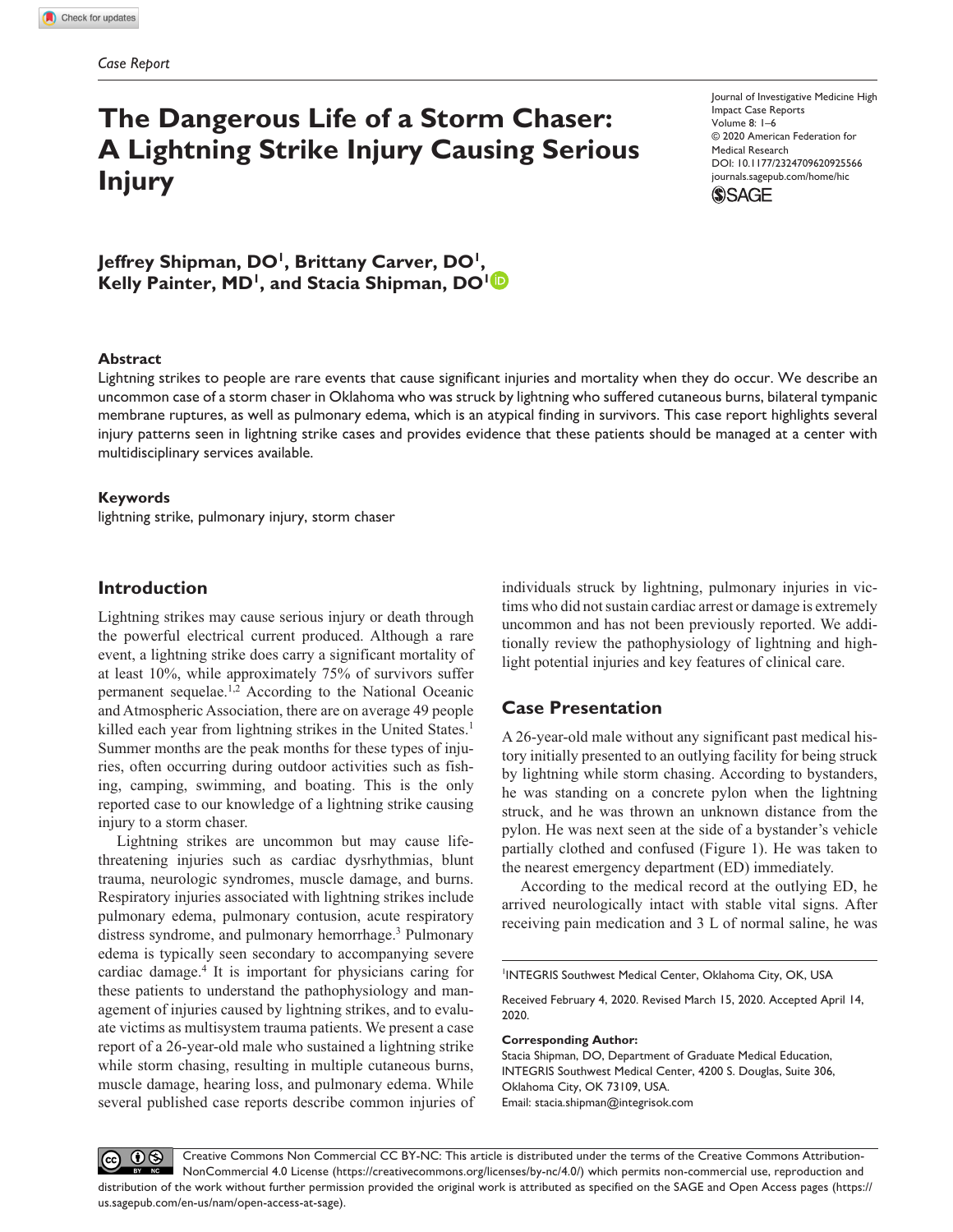

**Figure 1.** Torn clothing blown off the patient.



**Figure 2.** Anterior chest with linear thermal burn on chest/ torso.

transferred to a Level 1 trauma center via ambulance. On arrival, he was awake and alert with complaints of muscle cramping, bilateral ear pain, and amnesia to the actual event.

His initial vital signs were within normal limits and he was neurologically intact. He was found to have mild bilateral otorrhea with bilateral tympanic membrane ruptures. He also had superficial partial thickness cutaneous linear burns that extended from the sternal notch down the anterior chest and abdomen in the midline (Figure 2), splitting to travel down the medial aspect of each thigh and calf, ending at the medial malleoli bilaterally (Figure 3). It was determined that this burn was approximately 13% of his body surface area. The remainder of his physical examination was normal with no other evidence of traumatic injury.

Initial laboratory values were drawn and were unremarkable with the exception of an elevated creatine kinase (CK). An electrocardiogram was obtained and demonstrated normal

sinus rhythm with a right bundle branch block. A chest X-ray showed no acute cardiopulmonary disease. Computed tomography (CT) scan of the head revealed no acute intracranial process; however, there was a small amount of fluid in the left mastoid air cells and middle ear without clear evidence for temporal bone fracture. CT of the facial bones, cervical spine, thoracic spine, and lumbar spine were negative for acute fracture. CT angiogram of the chest showed ground glass opacities in the bilateral lung apices consistent with pulmonary edema (Figure 4).

The patient received 3 L of normal saline at outlying facility and was continued on maintenance fluids calculated by the Parkland formula on arrival to the ED at the Level 1 trauma center. A Foley catheter was placed for accurate measurement of urine output. Additionally, he was given intravenous pain medication and ciprofloxacin otic drops in his bilateral ear canals. He was admitted to the hospital for observation on the trauma service with an otorhinolaryngology (ORL) consult.

Once admitted, maintenance fluids were continued and his laboratory values were monitored closely. ORL recommended dry ear precautions and suggested follow-up for audiogram in 4 to 6 weeks. Wound care evaluated the patient and dressed his anterior chest and abdominal burns with silver sulfadiazine. His CK was monitored closely and results are listed in Table 1. Urine output stayed above 1 mL/kg/h. During his hospital stay, he did have several episodes of severe muscle cramping. He did receive morphine, phenergan gel, and zofran as needed throughout his stay. He was discharged on hospital day 2 with his pain well-controlled and was given follow-up for burn care and his hearing loss.

The patient did follow-up with ORL and had to undergo tympanoplasty of both ears and sustained permanent hearing loss. He also followed-up with cardiology and his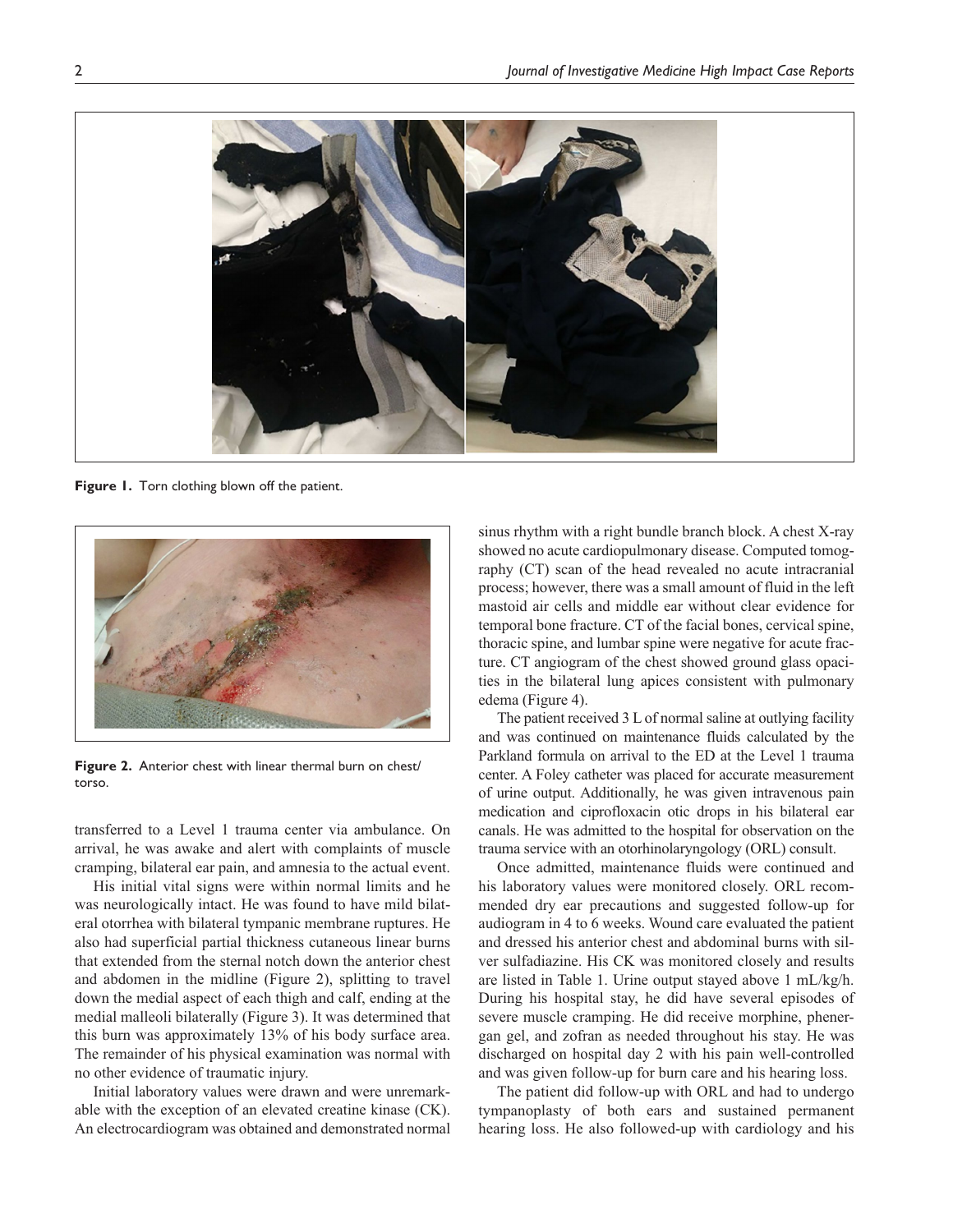

**Figure 3.** Right and left feet showing extension of the linear burns down both legs.

bundle branch block had resolved completely. According to the patient, his burns healed fairly quickly; however, the lower portion of his abdomen does still have some significant scarring. At 10 weeks after sustaining the lightning strike, the patient reported some hearing loss and memory disturbances, as well as psychological stress and anxiety associated with the event.

## **Discussion**

Lightning injuries are rare but potentially serious and lifethreatening. Direct lightning strikes are uncommon but often fatal, involving approximately 5% of strike events.<sup>5,6</sup> Indirect injuries include side flash injury, where the victim is in contact with the struck object, ground current, when lightning traverses from the striking point through the ground and into the victim, and blast injury from sonic waves produced by lightning striking the ground.<sup>7,8</sup> Lightning strikes are a complex event that can result in a broad spectrum of injuries from blunt trauma to cardiopulmonary arrest. Special care and attention should be taken when evaluating the lightning strike victim.

Lightning strikes are unique compared with other electricity-related injuries in that the duration of current is much shorter, but the intensity and voltage are much higher. There

are marked differences between injuries caused by high-voltage electrical accidents and lightning.<sup>4</sup> Lightning strikes are instantaneous, typically causing superficial burns, while high-voltage electrical injuries normally last seconds longer and cause deeper burns and massive internal thermal injury. Burn injuries sustained from high-voltage electrical accidents may require amputation or extensive fasciotomies. Pronounced myoglobin release may lead to acute renal failure. Conversely, the vast majority of lightening injuries are indirect, making serious burns and deep injury uncommon. However, lightning strikes do frequently cause life-threatening injuries to cardiac and neurologic systems.4

Although not as serious as cutaneous manifestations associated with other electricity-related injuries, lightning strikes do typically cause burns. Lichtenberg figures are pathognomonic for lightning strike. These are superficial feathering or ferning on the skin and are thought to be due to capillary rupture or electron showering over the skin.<sup>2</sup> These are not true thermal burns and are transient. Contact burns, flash burns, punctate burns, blistering burns, and linear burns can also be seen. Linear burns, which occurred in this case, are superficial or partial thickness burns that may be apparent immediately, or take hours to develop. They progress in a linear pattern beginning at the head, extending to the torso, and typically splitting to both legs. Linear burns are caused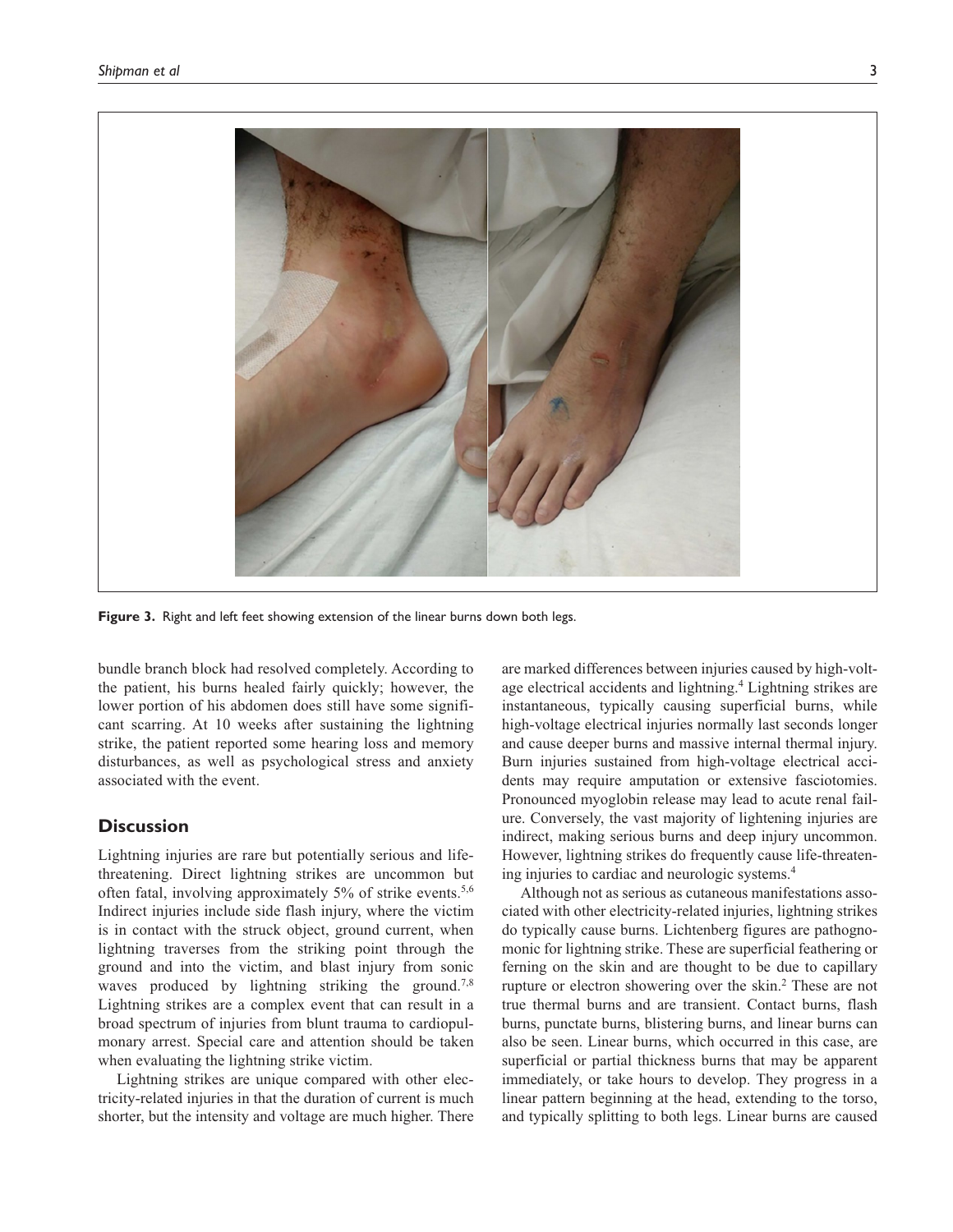

**Figure 4.** Computed tomography angiogram of the chest showing ground glass opacities/pulmonary edema bilaterally.

by the vaporization of sweat or rainwater into steam from current flow and flashover around the body.4

Cardiac damage is a serious and deadly sequela of lightning injury. Cardiopulmonary arrest is the most common cause of death in a lightning strike victim.<sup>5</sup> In the event of a cardiac arrest from a lightning strike, prolonged cardiopulmonary resuscitation can be beneficial and reverse triage (care administered to the seemingly unsalvageable first) should be utilized.<sup>6</sup> Duration of apnea, not duration of cardiac arrest, is a critical prognostic factor.<sup>2</sup> The most common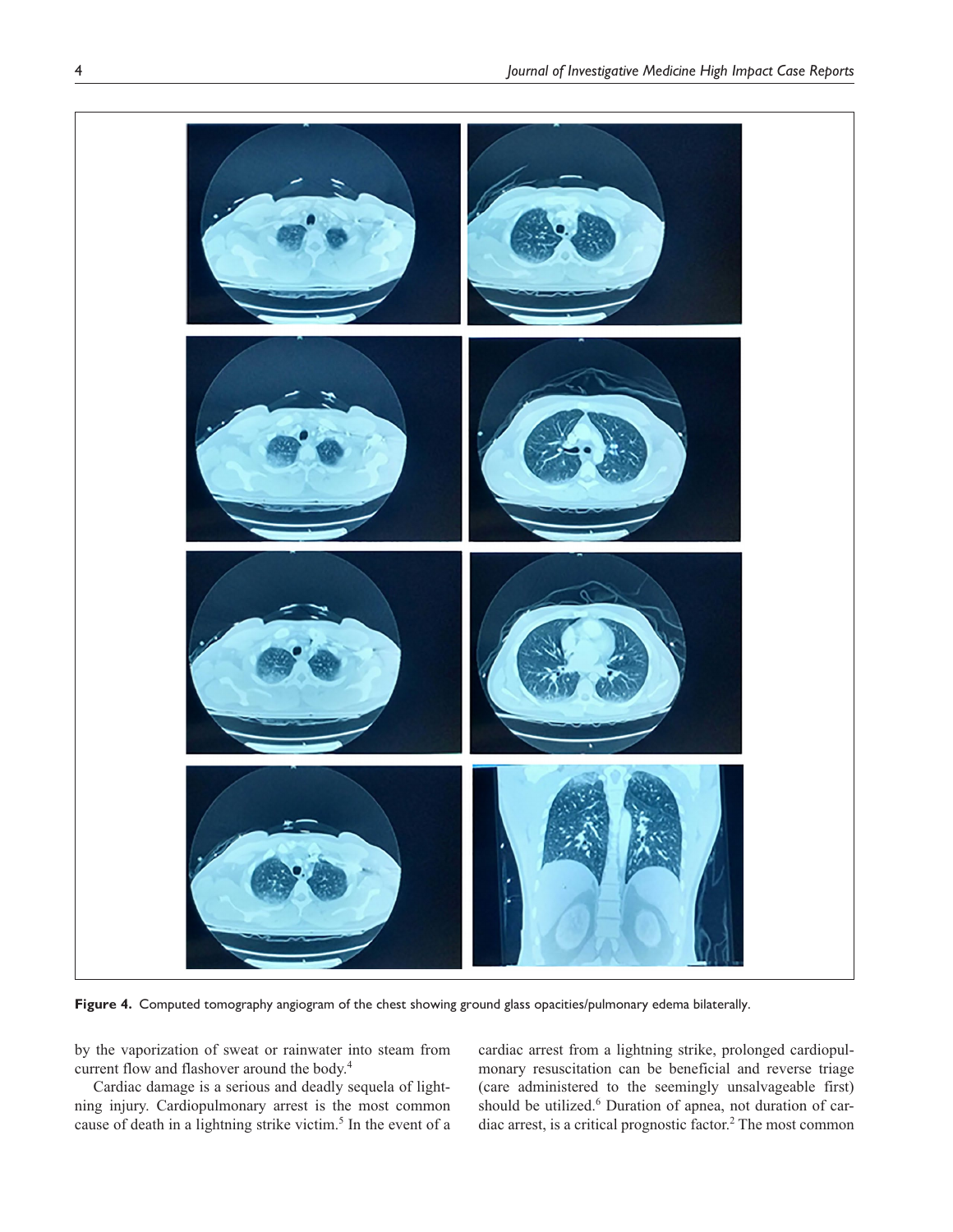| Time | Hospital day 1, 0220 | Hospital day 1, 0315 | Hospital day 1, 1920 | Hospital day 2, 0310 |
|------|----------------------|----------------------|----------------------|----------------------|
| CK   | 1814                 | 1491                 | 2360                 | 1963                 |
|      |                      |                      |                      |                      |

**Table 1.** Trending of Creatine Kinase (CK).

cardiac findings are hypertension and tachycardia.<sup>2</sup> This is likely due to sympathetic activation. Atrial and ventricular arrhythmias may also occur. Other cardiac manifestations include coronary artery spasm, pericardial effusion, ST segment elevations, QT-prolongation, T-wave inversions, cardiogenic pulmonary edema, and stunned myocardium.<sup>2,9</sup>

Pulmonary edema in lightning injury survivors is uncommon, though on postmortem examination it is found in up to 70% of cases.4 Pulmonary edema typically accompanies severe cardiac damage,<sup>4</sup> which may explain why it is not often found in survivors of lightning injury. Other than a right bundle branch block on his electrocardiogram, our patient displayed no obvious cardiac injuries. This makes his abnormal pulmonary CT findings exceedingly rare. Noncardiogenic pulmonary edema in lightning injury survivors is remarkably uncommon, with no previously reported cases. One recent case report from Turkey did report pulmonary edema detected on chest CT in a lightning strike victim. However, the patient additionally had global cardiac hypokinesia with a 20% to  $25\%$  ejection fraction detected on echocardiography.<sup>10</sup> Overall, pulmonary injuries in lightning survivors are very rare, especially in the absence of obvious cardiac injury.

Neurologic injuries after lightning strikes are common, and can range from mild to severe. Minor neurologic injury can include memory loss, as seen with our patient, as well as persistent headaches, diminished cognitive function, and paresthesias. Psychological dysfunction is also common, as many patients will experience anxiety and depression surrounding the event, as seen in our case. Some victims may suffer posttraumatic stress disorder or other more serious psychological sequelae.<sup>4</sup> Autonomic conditions can include complex regional pain syndrome, pupillary dilation, and anisocoria.2,6 Moderately neurologic injured lightning victims may be disoriented, combative, or comatose, and may exhibit *keraunoparalysis*, which is transient motor paralysis of the lower extremities.<sup>4</sup> Severe neurologic injuries can involve heat-induced coagulation of the cerebral cortex, as well as subdural and epidural hematomas and intracerebral hemorrhage from the blunt trauma associated with the lightning strike.

Musculoskeletal injuries are often a result of being thrown during the lightning strike against another object or the ground. Myotonic contractions can occur and lead to shoulder dislocations or spinal fractures. Rhabdomyolysis is rare, but can occur. Our patient did have transient elevation in his CK that did not affect his renal function.

As demonstrated in our case, auditory injuries are common, especially tympanic membrane rupture, leading to long-term deafness and vertigo.<sup>2</sup> Ocular injuries are also frequently seen and include cataracts, hyphema, vitreous hemorrhage, corneal abrasions, uveitis, and retinal detachments.

Lightning events are a rare but serious event. Emergent resuscitation in the ED is critical. A thorough physical examination and imaging should be performed to rule out traumatic injuries. Thermal burns can occur and should be treated promptly with fluids and/or wound care. This case report highlights rarely seen pulmonary injury as well as several common injury patterns seen in lightning strike cases and provides evidence that these patients should be managed at a center with multidisciplinary services available.

### **Declaration of Conflicting Interests**

The author(s) declared no potential conflicts of interest with respect to the research, authorship, and/or publication of this article.

#### **Funding**

The author(s) received no financial support for the research, authorship, and/or publication of this article.

#### **Ethics Approval**

Our institution does not require ethical approval for reporting individual cases or case series.

## **Informed Consent**

Written consent was obtained from the patient(s) or their legally authorized representative(s) for anonymized patient information to be published in this article.

#### **ORCID iD**

Stacia Shipman **D** <https://orcid.org/0000-0002-2765-9011>

#### **References**

- 1. National Oceanic and Atmospheric Administration. Lightning safety tips and resources. National Weather Service. Accessed April 29, 2020. [https://search.usa.gov/search?v%3Aproject=fir](https://search.usa.gov/search?v%3Aproject=firstgov&query=Lightning) [stgov&query=Lightning](https://search.usa.gov/search?v%3Aproject=firstgov&query=Lightning)+Safety+Tips+and+Resources&aff iliate=nws.noaa.gov
- 2. Bailey C. Electrical and lightning injuries. In: Tintinalli JE, Stapczynski JS, Yealy DM, Meckler GD, Cline DM, eds. *Tintinalli's Emergency Medicine: A Comprehensive Study Guide*. 8th ed. McGraw-Hill Education; 2016.
- 3. Sener MU, Demir A, Sener A. Lightning strike induced acute lung injury: a case report. *Ulus Travma Acil Cerrahi Derg*. 2019;25:198-201.
- 4. Cooper MA, Andrews CJ, Holle RL, Blumenthal R, Navarrete-Aldana N. Lightning-related injuries and safety. In: Auerbach PS, ed. *Auerbach's Wilderness Medicine*. 7th ed. Elsevier; 2017:71-117.
- 5. Jost WH, Schonrock LM, Cherington M. Autonomic nervous system dysfunction in lightning and electrical injuries. *Neurorehabilitation*. 2005;20:19-23.